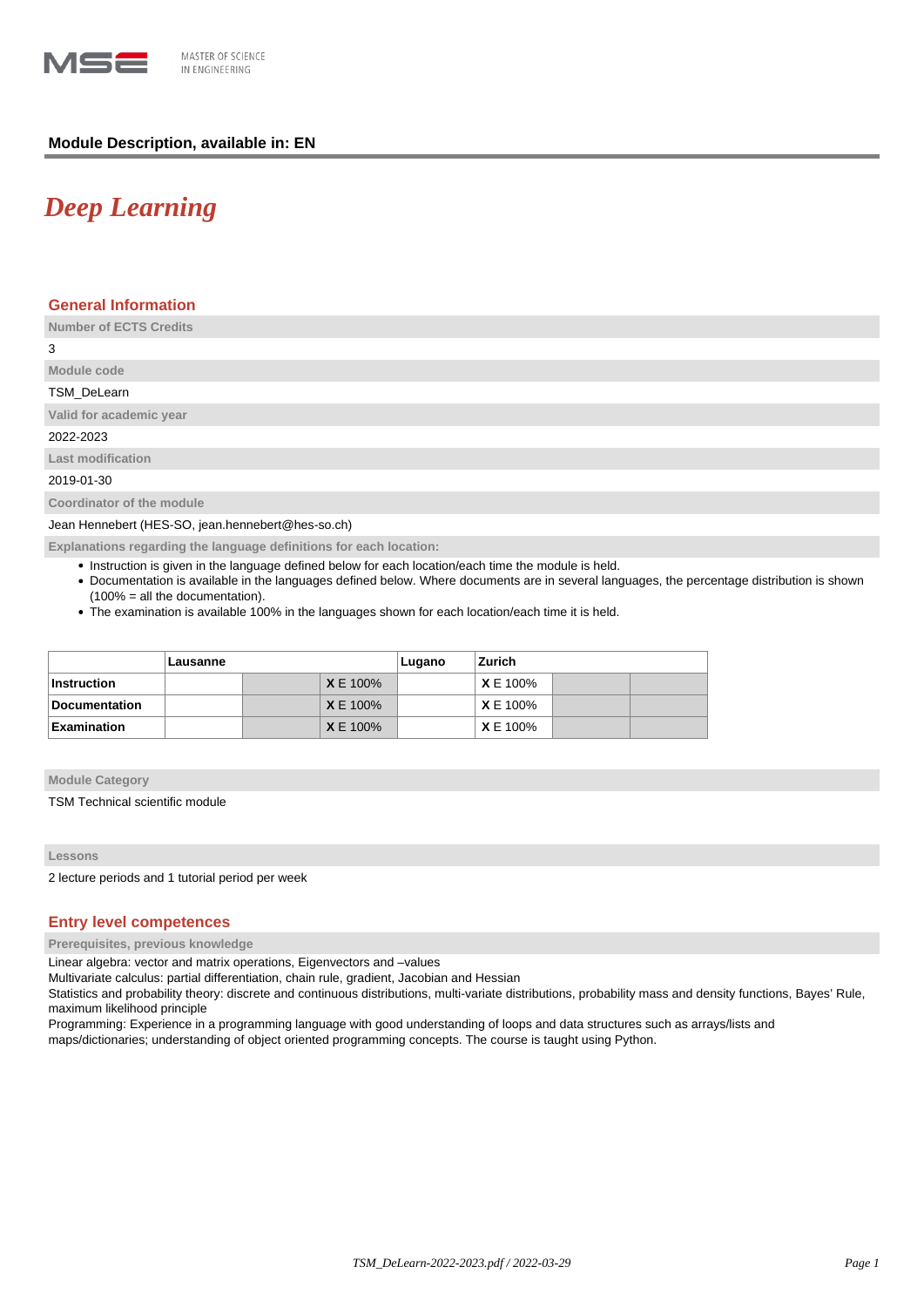## **Brief course description of module objectives and content**

Deep Learning is one of the most active subareas of Machine Learning and Artificial Intelligence at the moment. Gartner has placed it at the peak in its 2017 Hype Cycle and the trend is going on. Deep Learning techniques are based on neural networks. They are at the core of a vast range of impressive applications, ranging from image classification, automated image captioning, language translation such as Google Translate, to playing Go and arcade games.

This course focuses on the mathematical aspects of neural networks, their implementation (in Python), and their training and usage. Students will learn the fundamental concepts of Deep Learning and develop a good understanding of applicability of Deep Learning for Machine Learning tasks. After completing the course, students will have developed the skills to apply Deep Learning in practical application settings.

### **Aims, content, methods**

**Learning objectives and acquired competencies**

Students will

- have a thorough **understanding of neural network architectures** including convolutional and recurrent networks.
- know **loss functions** (e.g. categorical cross entropy) that provide the optimization objective during training.
- understand the principles of **back propagation**.
- **know the benefits of depths and representation learning.**
- know some of the **recent advances** in the field and some of the **open research questions**.
- develop the ability to decide **whether Deep Learning is suitable** for a given task.
- gain the ability to **build and train neural network models** in a Deep Learning Framework such as TensorFlow.

**Contents of module with emphasis on teaching content**

- **Introduction**: Logistic Neuron, training and cost functions.
- Architectures: Feed-forward and recurrent networks. Applications of neural networks.
- **Optimization strategies**: Minimization of loss functions, gradient descent, stochastic gradient descent, mini-batch gradient descent, implementation of gradient decent optimizers in Python.
- **Training of Deep Neural Networks**: Backpropagation, computational graphs, automatic differentiation, special optimizers, such as Nestrov accelerated gradient, AdaGrad, or RMSProp; tricks for faster training, batch normalization, gradient clipping, special activation functions such as non-saturating activation functions, regularization using dropout.
- **Multilayer Perceptron (MLP):** implementation of an MLP including backpropagation in Python.
- **Convolutional Neural Networks (CNNs)**: Convolutional and pooling layers, data augmentation, popular CNN architectures, transfer learning, applications.
- **Practical Considerations and Methodology**: Deep Learning frameworks such as TensorFlow; gpu vs cpu; visualizations such as activation maximization, class activation maps, saliency maps; performance metrics, selecting hyper-parameters, debugging strategies.
- **Recurrent Neural Networks**: Vanishing and exploding gradients, special memory cells, such as Gated Recurrent Units (GRU) or Long shortterm memory (LSTM), static and dynamic unrolling, sequence classifiers, sequence-to-sequence models, encoder-decoder for language translation.
- **Special and Current Research Topics** such as
	- Autoencoders: principal component analysis using autoencoders; special applications such as denoising auto-encoders.
	- Generative Adversarial Models.
	- Learning embeddings for word representations, attention mechanism, transformers.

#### **Teaching and learning methods**

## Classroom teaching; programming exercises

#### **Literature**

I. Goodfellow, Y. Bengio, A. Courville: "Deep Learning", MIT Press, 2016. ISBN: 978-0262035613.

N. Buduma: "Fundamentals of Deep Learning: Designing Next-Generation Machine Intelligence Algorithms", O'Reilly, 2017. ISBN: 978-1491925614.

- A. Géron, Hands-on Machine Learning with Scikit-Learn and TensorFlow, O'Reilly, 2017 ISBN: 978-1491962299.
- C. M. Bishop: "Neural Networks for Pattern Recognition". Clarendon Press. 1996. ISBN: 978-0198538646.
- K. P. Murphy, "Machine Learning, A Probabilistic Perspective", MIT Press, 2012, ISBN: 9780262018029
- T. M. Mitchell, "Machine Learning", McGraw-Hill Science/Engineering/Math, 1997, ISBN: 0070428077